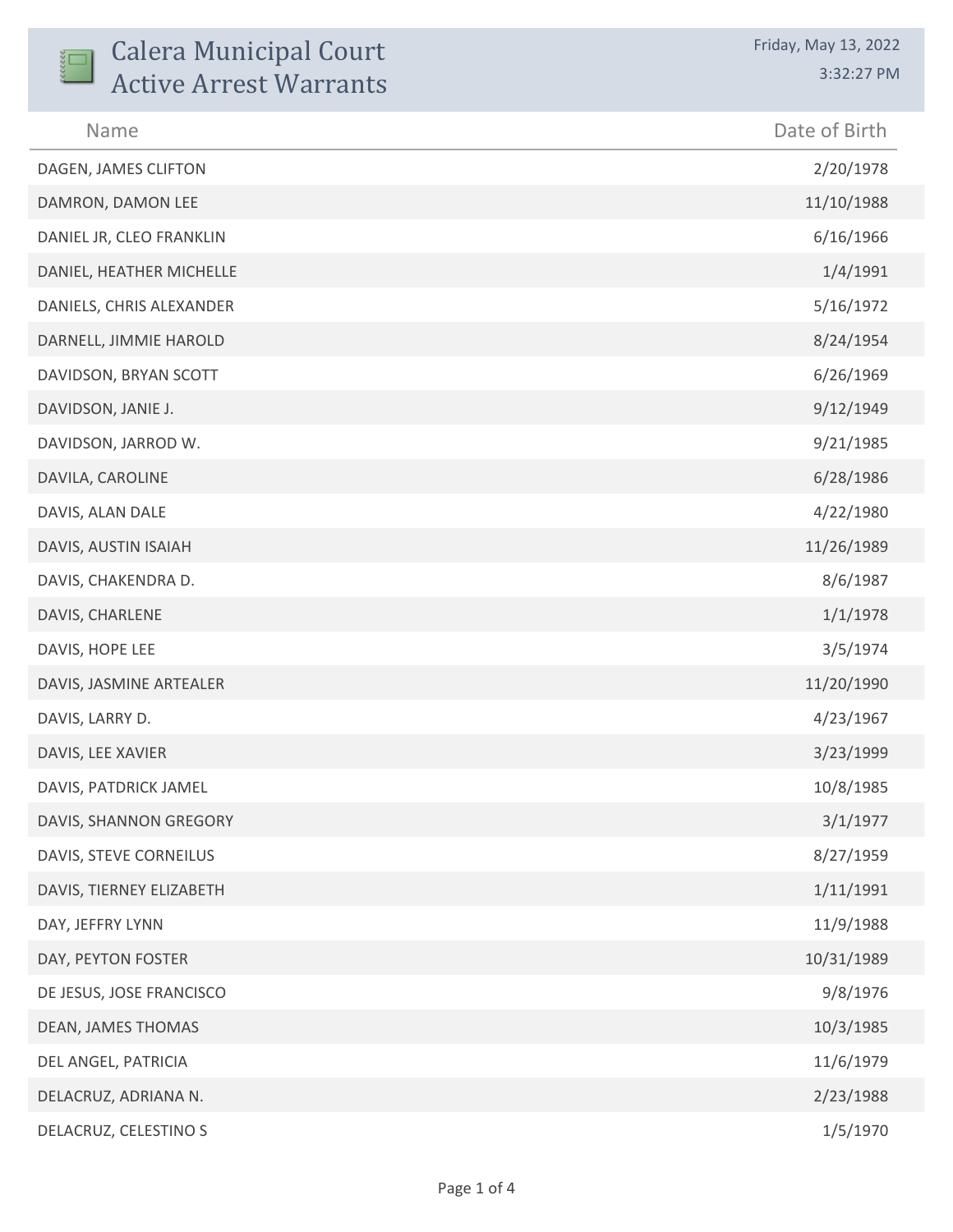| Name                              | Date of Birth |
|-----------------------------------|---------------|
| DELAGARZA, LUIS                   | 5/20/1954     |
| DELAHOYA, MIGUEL                  | 1/29/1988     |
| DELAROSA, FRANCISCO E.            | 8/19/1950     |
| DELGADILLO-VELAZQUEZ, SERGIO IVAN | 1/14/1994     |
| DELGADO, JOSE                     | 1/7/1984      |
| DELGADO, LEONEL                   | 2/16/1990     |
| DELGADO-SALINAS, YIN Y. H.        | 7/3/1977      |
| DELION, DAVID                     | 6/19/1985     |
| DEMOURE, CHRISTOPHER              | 9/15/2001     |
| DENMARK, CLINTRELL DONTE          | 5/19/1993     |
| DENNIS, HUGH RANDY                | 8/19/1963     |
| DENSMORE, BILLY B. II             | 6/15/1974     |
| DEVENPORT, CHUCK                  | 3/12/1969     |
| DIAZ, JAIME JR                    | 1/20/1993     |
| DIAZ, JORGE A. JR.                | 1/23/1982     |
| DICKSON, JERRY DON                | 3/17/1970     |
| DIDI, MELISSA GONZALES            | 9/19/1970     |
| DIEGO, SARA ANN                   | 4/26/1995     |
| DIERA, YESENIA                    | 3/6/1985      |
| DILLARD, MANDI                    | 10/23/1986    |
| DILLINGHAM, GRANT EARL            | 8/29/1975     |
| DIXON, ERIC LYNN                  | 5/28/1969     |
| DIXON, SARAH NICOLE               | 10/4/1983     |
| DIXON, WILLIAM H. III             | 6/18/1982     |
| DIZER, SHARON D.                  | 7/14/1970     |
| DIZER, SHARON DELOUIS             | 7/14/1970     |
| DOAN, THI MAI TRANG               | 4/29/1971     |
| DODSON, STEVEN LYNN               | 10/23/1973    |
| DOLLAR, BRITTANY NICHILE          | 8/28/1985     |
| DOMINGUEZ-CARRASCO, JOSHUA        | 8/5/1979      |
| DOMINY, CHELSEA LYNN              | 5/23/1995     |
| DONALDSON, CHIQUITA LADON         | 1/13/1988     |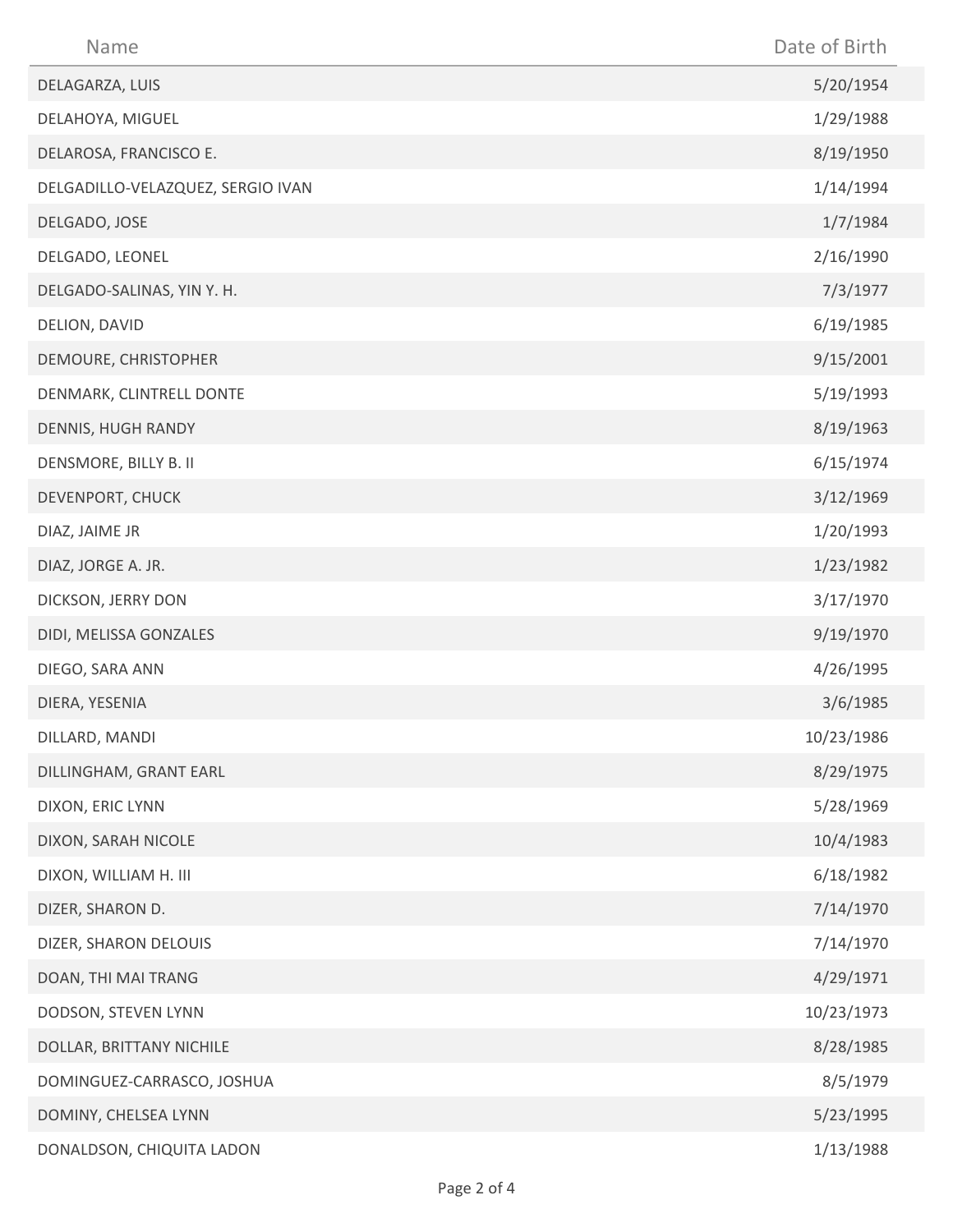| Name                          | Date of Birth |
|-------------------------------|---------------|
| DONNELLY III, RAYMOND ROMAINE | 9/28/1968     |
| DOOLEY, TROY H                | 4/20/1984     |
| DOTSON, BRIAN CHAS            | 3/24/1987     |
| DOUGHTY, JOSHUA DAVID         | 6/23/1999     |
| DOUGLAS, ALIESHA YVONNE       | 10/3/1990     |
| DOUGLAS, BRITT R.             | 5/16/1990     |
| DOUGLAS, CRYSTAL DENISE       | 9/26/1978     |
| DOUGLESS, JONATHAN LEE        | 2/11/1987     |
| DOWNS, RICKY LITTLE           | 11/8/1987     |
| DOYLE, BRYAN E.               | 12/19/1970    |
| DOZIER, KIMBERLY W.           | 1/22/1974     |
| DOZIER, TAYLON N.             | 1/9/1994      |
| DOZIER, TAYLON NEAL           | 1/9/1994      |
| DRAYTON, GIOVANNI SIMONE      | 2/3/1985      |
| DROEMER, JAIME                | 9/5/1978      |
| DROPPLEMAN, JEFFREY DEANE     | 10/4/1991     |
| DROZE, CURTIS RAY             | 4/23/1973     |
| DUERSON, DANNA JO             | 4/20/1969     |
| DUFF, JESSCKA LYNN            | 7/8/1982      |
| DUKE, EMILEE BROOKE           | 6/23/1986     |
| DUKE, MARY SUSAN              | 12/23/1960    |
| DUKES, BRITTANY SHA'COLE      | 2/13/1993     |
| DUNCAN, ANGELA DALPHANE       | 5/25/1991     |
| DUNCAN, BRIAN EDWARD          | 11/19/1989    |
| DUNLAP, MICHAEL D             | 7/11/1995     |
| DUNN, EDRICK GERMINE          | 2/20/1986     |
| DUNN, ERIC WAYNE              | 2/17/1981     |
| DUONG, TRISTAN DANIEL         | 9/26/1982     |
| DUPLECHAN, SJADA MICHELLE     | 9/4/2002      |
| DURANT II, VERNON CHARLES     | 1/30/1979     |
| DURANT, JACOB LUERA           | 6/15/1990     |
| DUREE, THOMAS FRANK           | 5/2/1988      |